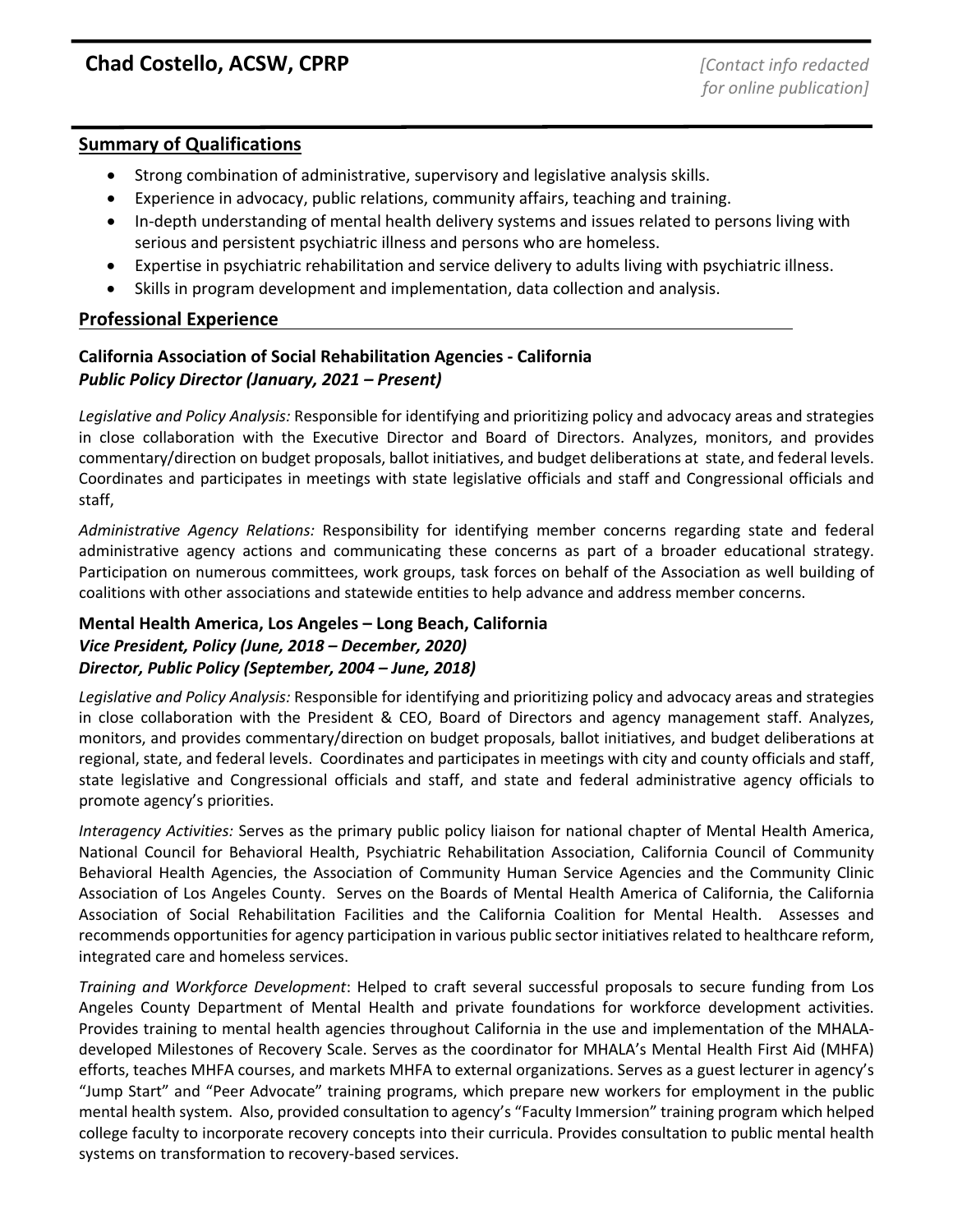# **MHA Village: Integrated Service Agency – Long Beach, California** *Neighborhood Director/Team Leader (June, 2001 – September, 2004)*

*Clinical Supervision:* Provided direct clinical supervision to a team of Personal Service Coordinators, a psychiatrist and other specialists who served as the single fixed point of responsibility for mental health services for 125 adults living with severe and persistent psychiatric disabilities. All services provided within a recovery focused, personcentered strengths-based context.

*Administration:* Oversaw team budget and implemented strategies designed to minimize utilization of restrictive and costly services in favor of community-based options. Monitored member level outcomes for the purpose of quality improvement and ensured compliance with local and state documentation requirements. Participated in agency administrative meetings and served as liaison between parent organization's accounting department and Village.

*Training:* Routinely provided training to Village and visiting staff on a wide range of topics including advocacy strategies, crisis intervention and role identification.

## **California State University, Long Beach – Long Beach, California** *Part-time Adjunct Faculty (January, 2005 – 2007 & August, 2013 – Present)*

*Instructor:* Currently teaches foundation courses in policy, macro practice and a non-profit leadership, management and administration course to students in the Masters in Social Work Program. Taught advanced policy course in the spring 2005, 2006, 2007 and fall, 2007 semesters. Taught introduction to social work course to B.A. level students during fall semester of 2005.

## **Cerritos College, Norwalk, California**

# *Part-time Adjunct Faculty (January, 2010 – present)*

*Instructor:* Teaches Introduction to Psychosocial Rehabilitation course to students as part of the College's 18-unit *Mental Health Worker Certificate* program during both fall and spring semesters.

## **California State University, Dominguez Hills – Carson, California** *Part-time Adjunct Faculty (August, 2007 – 2009) (January, 2013 – June 2013)*

*Instructor:* Taught mental health practice course in fall, 2007 and 2008 to B.A. level Human Services students, and taught a policy seminar on community capacity building to MSW students in spring semester of 2013.

## **Mental Health Association of Orange County – Orange, California** *Director of Programs (August, 1995 – May, 2001)*

*Program Development and Management:* Cultivated program models and established policies and procedures for new and existing programs, including the first AB 2034 program in Orange County. Ensured compliance with \$2 million+ in governmental contracts and agency's strategic plan. Provided leadership in the research, selection and submission of proposals to various government funding sources.

*Staff Development:* Provided direct one-on-one supervision to five paid supervisory and their 30-line level staff. Assisted staff in meeting their goals as described in individual development plans. Ensured that programs were adequately staffed.

*Interagency Relations and Advocacy:* Participated in meetings, coalitions and other related activities involving community and governmental agencies relevant to agency goals and objectives. Provided staff support to MHA Board Program Team and the Orange County Coalition for Mental Health and participated in meetings with legislators and their staff.

## **Omega Events – Lake Forest, California**

# *Director, EventCard System (Seasonal) (May, 2001-September, 2019)*

Coordinated stored value payment system for music festivals, food tasting and other special events in California, Colorado and Arizona. Has managed more than 100 events ranging from 2,000 to 40,000 attendees. Involved in staff supervision, trouble shooting and vendor relations during events as well as pre-event planning and logistics,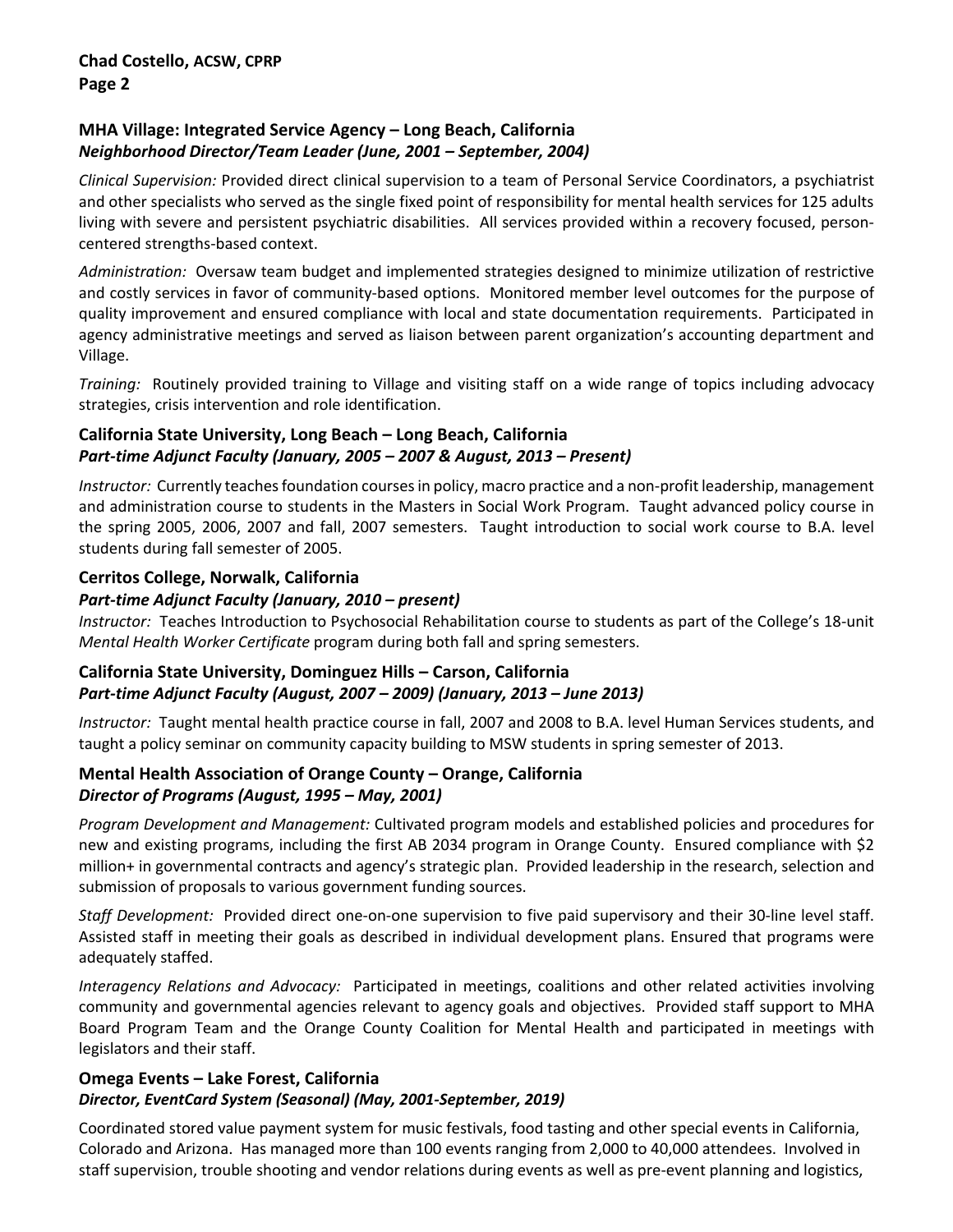## **Chad Costello, ACSW, CPRP Page 3**

event set-up, staff and volunteer training, and post-event vendor settlement. Interfaces with event accounting staff to monitor for theft and ensure accurate payment to event vendors.

#### **Education**

| M.S.W.      | University of Southern California - Los Angeles, California, May, 1995<br>Concentration in Community Organization, Planning and Administration (COPA)<br>Graduated Phi Kappa Phi |
|-------------|----------------------------------------------------------------------------------------------------------------------------------------------------------------------------------|
| <b>B.A.</b> | University of California, Irvine - Irvine, California, June, 1991<br>Major: Social Ecology, emphasis in Criminal Justice, Minor: Philosophy                                      |

#### Certifications

**Mental Health First Aid Instructor – (National Council for Community Behavioral Healthcare)** *2012 – Present*

**Milestones of Recovery Scale Trainer – (Mental Health America of Los Angeles)** *2009 – Present*

**Psychiatric Rehabilitation Practitioner, CPRP – (United States Psychiatric Rehabilitation Association)** *2002- Present*

**Social Work Field Instructor**

*2001 – Present*

## **Professional and Community Affiliations**

### **Association of Community Human Services Agencies**

*Member, Adult Mental Health Policy Committee, 2009 - 2020*

#### **Behavioral Health Action Coalition**

*Alternate Organizational Representative for California Association of Rehabilitation Agencies, 2018 - Present*

## **CASRA – California Association of Social Rehabilitation Agencies**

*Member, Executive Committee, 2009 – present; Chair, Policy Committee 2011 – 2013, 2018 – Present, Presidentelect 2013 – 2015, President 2015 – 2018, Immediate Past President 2018 - 2020*

## **California Coalition for Mental Health**

*Treasurer, 2000 – 2003, President Elect 2003 – 2004, President 2004 – 2005, Past President 2005-2006, Treasurer 2007 – 2011, President Elect 2012 – 2014, President 2014 – 2016, Past President 2016 - 2018*

**California Council of Community Behavioral Health Agencies** *Member, Affordable Care Act Steering Committee, 2011 – 2015, Member, Public Policy Committee, 2004 - 2017*

## **California Department of Health Care Services**

*Member, DHCS CalAIM - Behavioral Health and Behavioral Health Payment Reform Workgroups, December, 2019 - Present*

**California Health Professions Education Foundation Selection Committee** *Member, October 2008 – 2016*

**California Mental Health Directors Association, Social Justice Advisory Committee** *Executive Committee Member, October 2008 – 2013*

**California State University, Long Beach** *Member, School of Social Work Mental Health Advisory Group, 2006 – 2016*

## **Los Angeles County Department of Mental Health**

*Member, Affordable Care Act Steering Committee, 2011 – 2016*